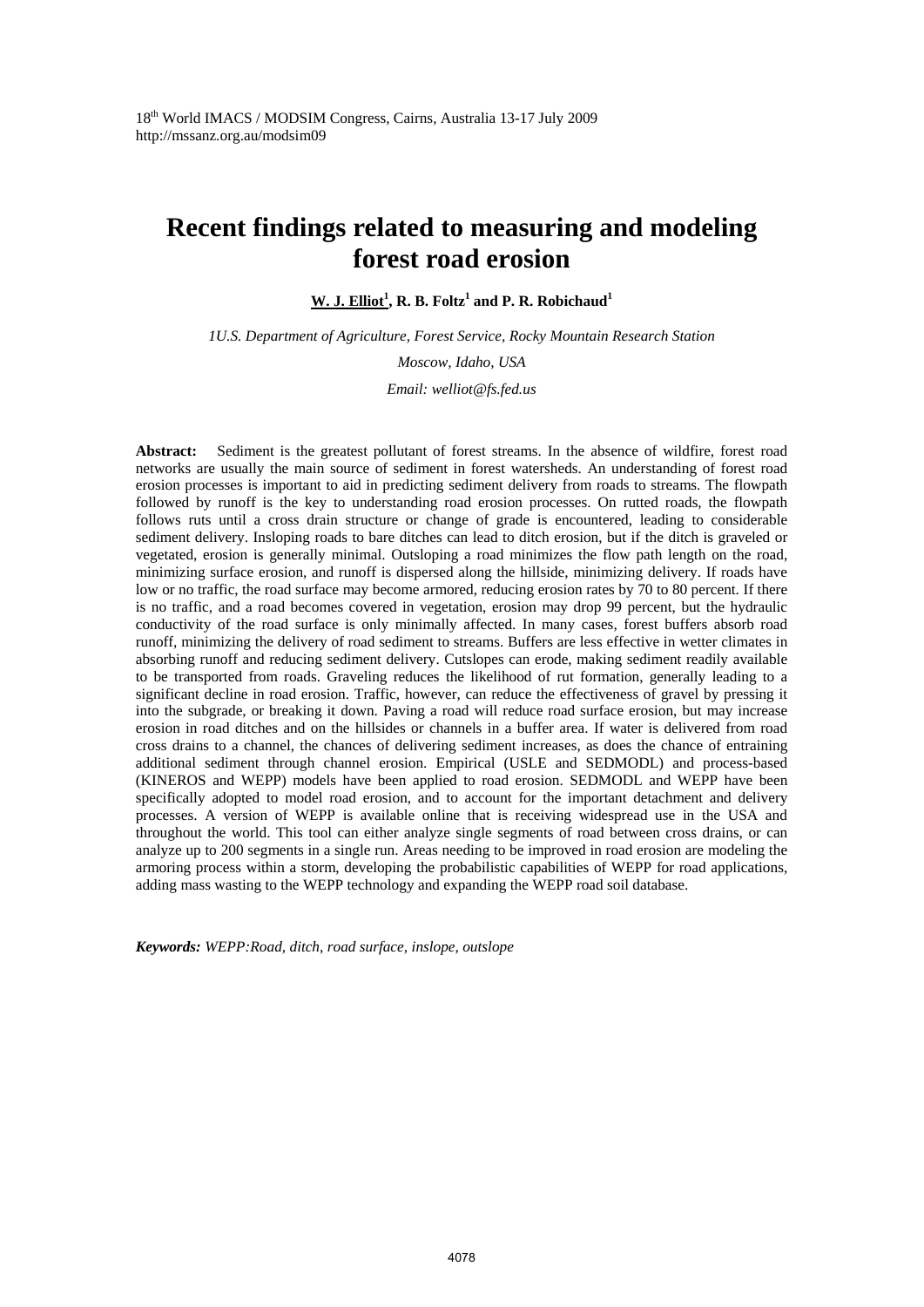# **1. INTRODUCTION**

In forest watersheds, erosion is generally low in the absence of disturbances. A road network is one such disturbance. The greatest pollutant of forest streams is sediment. Since roads are a major source of this sediment, it is important to understand the erosion and sediment delivery processes of roads in forests, and to be able to evaluate the effect of road management on sediment generation. This paper describes the dominant erosion and sedimentation processes of roads in watersheds. It then describes several models that have been applied to road erosion, with a focus on the Water Erosion Prediction Project (WEPP) technology we have developed.

# **2. ROAD EROSION PROCESSES**

Road erosion, like all erosion processes, includes both sediment detachment and transport. In some conditions, detachment may be limited if there is insufficient runoff. In others, transport may be limited if there is more sediment in suspension than the runoff can entrain, particularly when road runoff with a high sediment concentration begins to infiltrate on buffer areas down hill from the road. Detachment processes include raindrop splash and shallow overland flow (interrill erosion), concentrated flow (rill erosion), channel or gully erosion, and mass wasting on steeper slopes. With forested buffers, delivery is dominated by the larger runoff events in many cases, capable of transport detached sediment across saturated buffers (e.g. Grace and Elliot, 2008).

# **2.1. Road Components.**

A road is made up of a number of hydrologically unique components, including the road surface, the cut slope if the road is on the side of a steep hill, the fill slope, the ditch or ditches, and in some cases, there is a vegetated buffer between the road and the nearest stream (Figure 1). A crowned road will have a high center and shed water to both sides. It may have a single ditch on the uphill side, or on low slope topography may have a ditch on both sides.



**Figure 1. Different road designs or conditions and components of a road**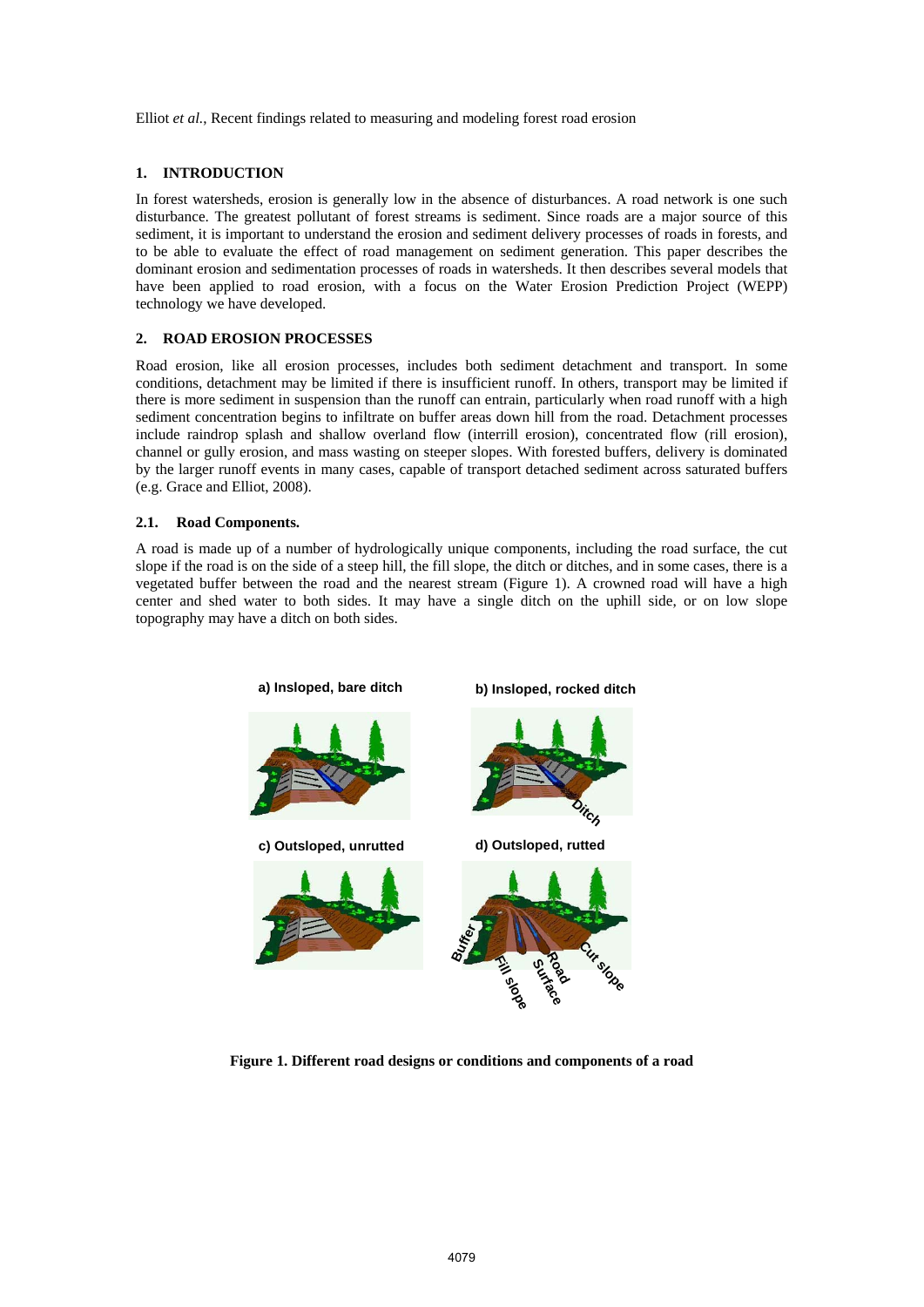# **2.2. Flow Paths**

To understand road erosion processes, it is important to understand the flow path of water on and from the road (Foltz, 2003). Water concentrated into channels is more likely to lead to rill erosion, and can more easily transport detached sediment. Ruts on road surfaces tend to increase road surface erosion. Road ditches are more likely to erode if they have bare soil due to recent construction or maintenance. Runoff from an outsloped road surface (Figure 1c) is generally dispersed across a buffer, so rill erosion is minimal, as is runoff rate per unit width of buffer. Water collected by road surface ruts and ditches may be delivered to hillslopes or channels by surface cross drainage or ditch relief culverts. Water delivered by channels generally has a high flow rate per unit width, and is less likely to fully infiltrate before reaching a major channel, whereas water delivered to a hill with no channel will be dispersed and is more likely to infiltrate. It is also possible that the channel itself can begin to erode and become a source of sediment (Elliot and Tysdal, 1999).

#### **2.3. Road Surface: Role of ruts and maintenance**

A road surface may be smooth or rutted, or have a native, graveled or paved surface. Ruts tend to concentrate the flow on the surface, and generally increase surface erosion rate and sediment delivery to streams. To minimize surface erosion, a management strategy is needed to minimize rut development. Surface ruts can be reduced by limiting traffic, particularly in wet weather, by regular maintenance with a grader, by the application of high quality aggregate, by reducing tire pressures in heavy vehicles (Foltz, 2003), or by paving.

Ditches can be conduits to transport sediment detached on the road surface. They can also be sources of sediment on newly constructed or recently maintained roads. Ditches with a protective layer of gravel (greater than 10 mm dia) or vegetative cover are unlikely to erode, but will transport sediment that has been detached on the road surface.

Road surface erosion is influenced by the flow path of the runoff and the erodibility of the surface. Roads with ruts generally have longer flow paths and greater erosion rates than other surface conditions (Foltz, 2003). Gravelling reduces the likelihood of rut formation. Gravel can also increase the hydraulic conductivity of the road surface, decreasing the runoff and erosion. Increased fines in the gravel will lead to increased erodibility of the road surface. Increased fines also tend to be associated with gravel that is more easily broken down by traffic, ensuring an ongoing supply of fines (Foltz and Truebe, 2002).

Traffic can have a significant effect on road erodibility. Traffic tends to: a) enhance rut development; 2) press aggregates into the subgrade, decreasing hydraulic conductivity and increasing runoff and erosion rates; 3) break down aggregates, making more fines available for erosion; and 4) return an armored road surface to a highly erodible condition. Research has shown that erosion rates on low traffic roads are 20 to 25 percent of erosion rates on roads with high traffic (Foltz, 1996, Luce and Black, 2001). In the absence of traffic, road surfaces will tend to armor and erosion will decline (Foltz et al. 2008, Ziegler et al. 2001). This armoring process means that erosion rates will steadily decline during a given storm, but erosion potential may return following traffic, or by other processes like wetting and drying or freezing and thawing in the days following the erosion event. Not all roads armor. Welsh (2008) observed road erosion rates on low traffic roads in a granitic soil in Colorado at levels generally only observed on high traffic roads.

# **2.4. Cutslope(s) and Fillslope(s)**

Interrill erosion is the dominant process cut slopes shorter than about 3 m, whereas rilling can become important on longer slopes, or those receiving runoff from further uphill. Cutslope erosion can be minimized with vegetation. Mass failure of cut slopes is common in steep topographies with seasons of high rainfall. Generally the displaced sediment is deposited in the road ditch or edge of the surface, where it can readily be entrained by surface runoff.

On new roads, fillslopes will have little vegetation, and can be sources of erosion due to interrill erosion. If the road is outsloped (Figure 1c), then there may be rill erosion on the fill. Also, if the fillslope is not armored with gravel at the outlet of a surface or culvert cross drain, there can be considerable surface erosion on the fill slope.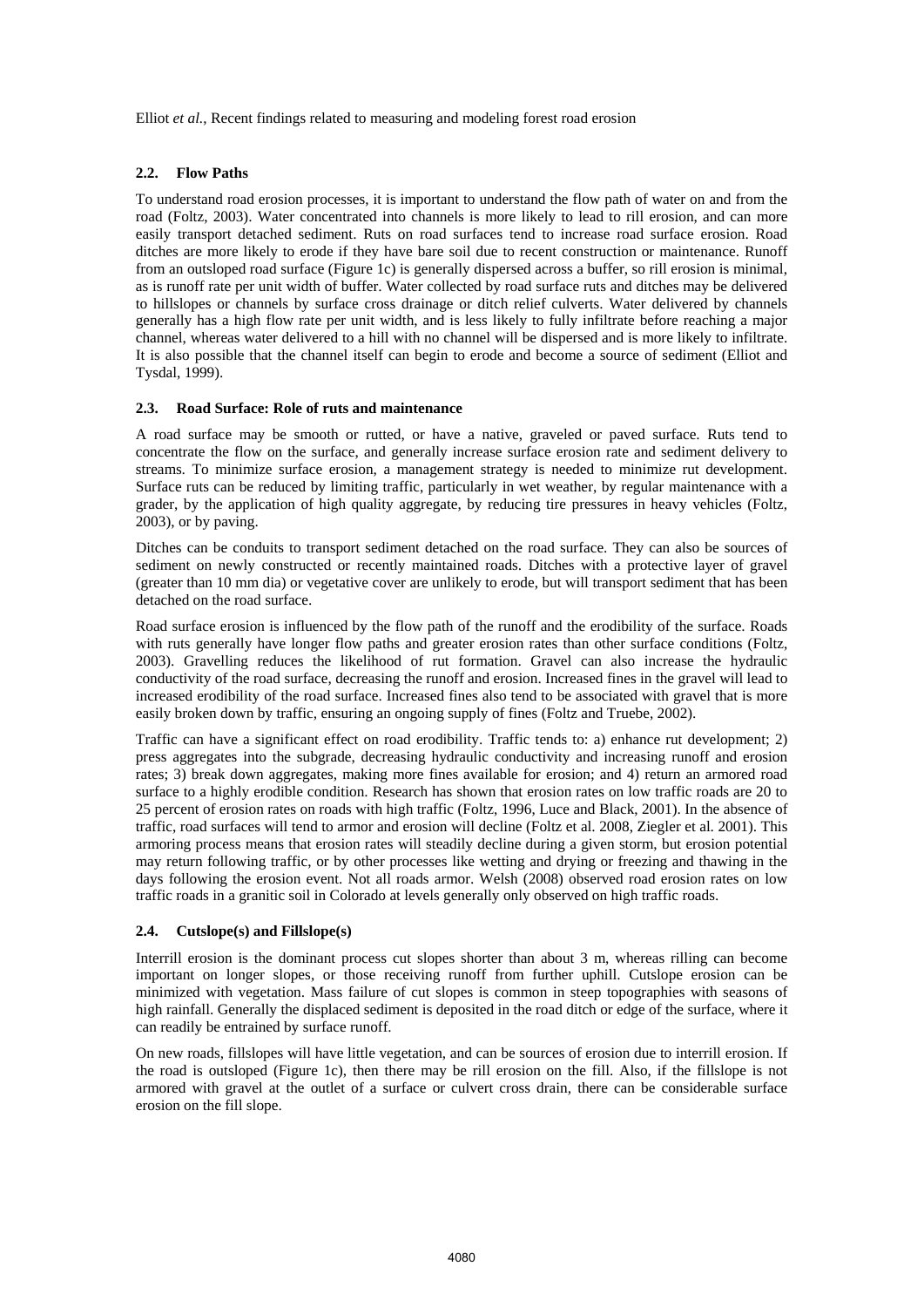# **2.5. Buffer**

The buffer is frequently vegetated except after wildfires. In most conditions, it is an area of high infiltration leading to deposition as the transport capacity of the overland flow is reduced. The effectiveness of the buffer is dependent on the length of road generating runoff, and the length of buffer absorbing it. The effectiveness also varies with the water content of the buffer. For large runoff events on shorter buffers, a significant amount of runoff will pass over the buffer, along with the entrained sediment. On smaller storms, sediment will be deposited near the road. Sediment plumes are frequently visible in forest buffers, but the presence of a plume from small event deposition does not necessarily imply that there was no sediment carried across the buffer from a large runoff event (e.g. Grace and Elliot, 2008). Buffers are less effective in wetter climates in absorbing runoff and reducing sediment delivery.

# **2.6. Ditch Erosion**

Ditch erosion is dependent on the cover in the ditch, and the availability of fines. In some cases, ditches may be areas for deposition of sediment detached from the road surface, and in others, ditches may be a significant source of sediment. The erosion rates of ditches are highly dependent on the cover in the ditch (bare, vegetated, or graveled, or bare), the length of the ditch between ditch relief culverts, and the grade of the ditch.

# **3. MODELS**

Models for road erosion can be divided into two types, empirical and process-based. The main empirical models used for road erosion in the U.S. are the Universal Soil Loss Equation (USLE, Wischmeier and Smith. 1978), and SedModl2 (Dubé and McCalmon, 2004) and related models developed for roads in the Northwestern U.S. The two process-based models that have been applied to roads are KINEROS (Woolhiser et al., 1990) and the Water Erosion Prediction Project (WEPP, Flanagan and Livingston 1995). Model. The authors will briefly describe all four of these models, but will focus on the WEPP model as it is the tool with which they have been most closely associated, and which they have developed to address many of the road erosion processes.

# **3.1. Empirical**

A series of models have been developed from data collected by numerous U.S. researchers. These data have been supplemented with additional local data in the State of Washington (Washington Forest Practices Board, 1997), and later for other areas in the NW U.S. This approach has been incorporated into the SedModl2 GIS tool, which allows users to alter the road surface erosion rate for local conditions (Dubé and McCalmon, 2004). In the SedModl2, the user defines the road surface erosion rate as a function of the geology, road surface condition, traffic level, surface area, road gradient and annual rainfall (Welsh, 2008). Cutslope erosion is added as a function of factors for geology, cover, cutslope height, road length and annual rainfall (Welsh, 2008). Sediment delivery to streams depends on the amount of sediment generated from the road surface and cutslope and factors for road age and distance to stream (Welsh, 2008). The fraction of sediment delivered ranges from zero with buffers longer than 60 m to total delivery at stream crossings.

The USLE is sometimes applied to forest roads (Wischmeier and Smith, 1978). The USLE was originally developed for agricultural conditions, and estimates erosion as the product of five factors based on: rainfall erosivity, soil erodibility, slope length, slope steepness, cover management factor and conservation practice. The model assumes that the soil erodibility is a function of soil properties only, so all other effects of road surface condition and traffic must be accounted for in the cover management factor.

#### **3.2. Process Based**

#### *KINEROS*

The KINEROS model is a process-based single storm runoff and hydrology model that emphasizes the modeling of overland flow on either a hillslope or within a small watershed (Woolhiser et al., 1990). The KINEROS tool allows users to analyze within storm runoff amounts and sediment transport in detail. Ziegler et al. (2001) applied KINEROS2 to road networks in Thailand and found that the model was not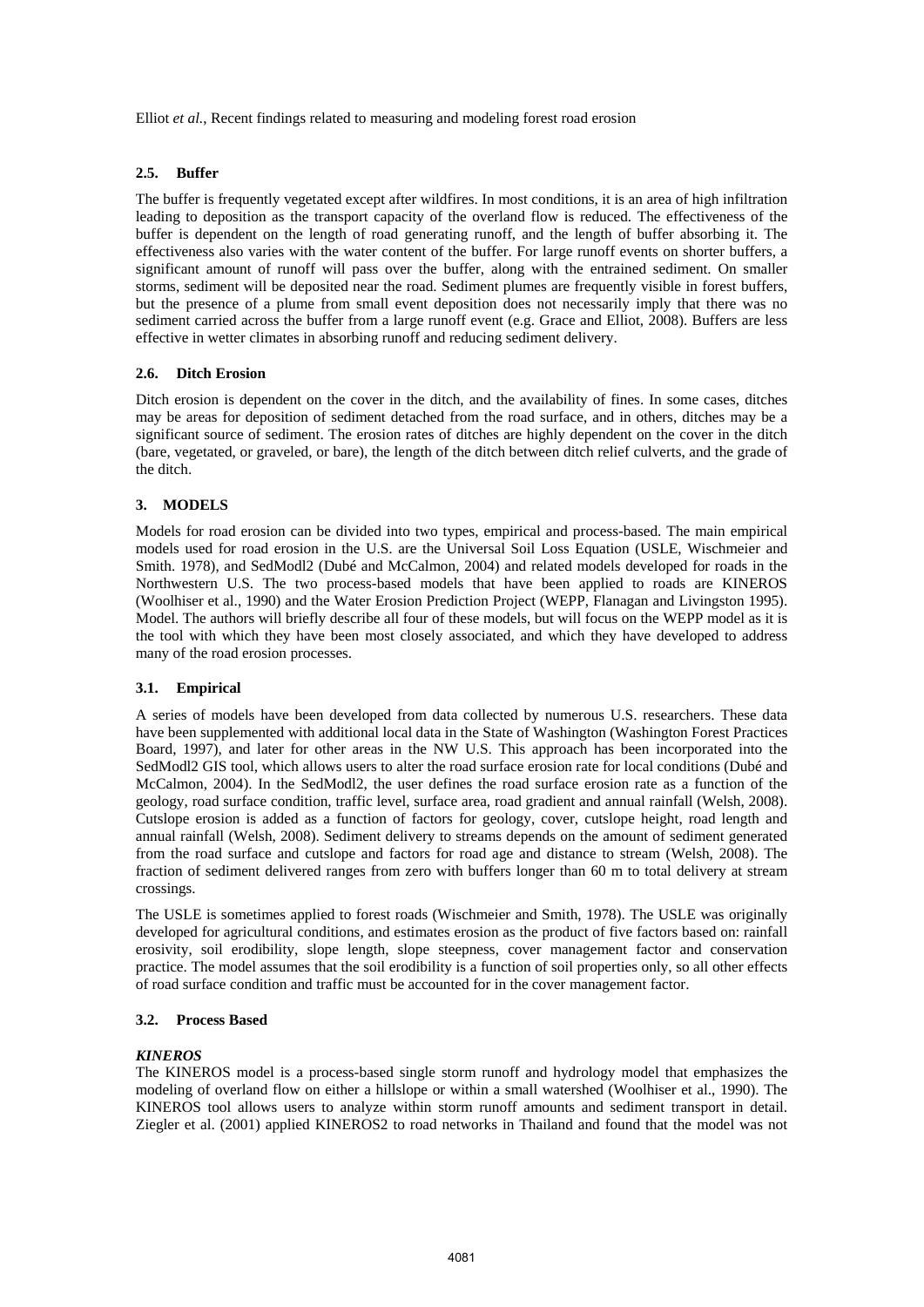able to predict the reduction in erosion rates with time as the road surface armored during a given storm. They suggested that the model needed to be parameterized for different phases of the storm to properly address road erosion processes.

#### *The WEPP Model*

The WEPP model is a continuous model with a daily weather input. It is generally run for 30 to 100 years of weather. The weather file is generally stochastic and generated by a program that is distributed with the WEPP model. The WEPP processes include daily evapotranspiration, soil water balance, plant growth and senescence, and residue accumulation and decay. On days when there is precipitation, the depth, duration, and peak intensity of the event are combined with an infiltration algorithm to estimate runoff. If there is runoff, then interrill and rill erosion rates, sediment transport, areas of deposition, and sediment delivery are estimated. Most WEPP interfaces give average annual erosion and delivery predictions. Outputs for individual events or individual years can be obtained, and return period analyses for individual events or for annual values can be calculated (RMRS, 2009). The WEPP model can be run either for individual hillslopes, or for watersheds up to about 5 sq km. It has Windows, online, and GIS interfaces (ARS, 2008).

Input files to WEPP include daily climate, soil, topography, and vegetation files. The GIS interface generates the topographic files from a digital elevation model. One of the features of the WEPP model is that hillslopes can be divided into overland flow elements (OFEs). Each OFE can have a unique soil and/or vegetation file (Flanagan and Livingston, 1995). The general approach for modeling roads is to divide a WEPP hillslope into 3 OFEs, a road surface, a fillslope, and a forested buffer. Soil properties have been developed to address different soil textures, traffic levels, ditch conditions and road surface (native, gravel, paved) (RMRS, 2009). Templates for forest road conditions have been developed and are distributed with the Windows interface (ARS, 2008). The same soil and vegetation databases are used to support a Forest Service online road erosion interface (RMRS, 2009).

#### *Forest Service WEPP Applications for Roads*

Two online interfaces have been developed to assist forest watershed managers (Elliot, 2004; Hall and Elliot, 2001; RMRS, 2009). One interface (WEPP:Road) predicts erosion and sediment delivery for a single road segment with a fillslope and a forest buffer. The other interface (WEPP Road Batch) predicts erosion for multiple road segments, currently up to 200 segments in a batch. Both interfaces predict average annual erosion only, and do not predict the probability of a given amount or erosion occurring in any given daily event, month, or year. Users can select road surface shape as rutted, outsloped, or insloped with a bare or vegetated or rocked ditch. High traffic soil erodibility values have been determined from rainfall simulation and natural rainfall studies (e.g. Elliot et al., 1995, Foltz, 1996). Low traffic values in RMRS (2009) are 25 percent of the high traffic values. In an unpublished study, we found that ditches that were vegetated or had rock surfaces did not erode, so the critical shear value specified for these ditches was increased from 2 to 10 Pa, allowing ditches to transport sediment detached on the road surface, but not contributing sediment to the runoff. For "no traffic" scenarios, the interfaces assume that the road erodibility properties remain unchanged, but the road does become vegetated. This was confirmed by Foltz et al. (In press) when they measured no difference in hydraulic conductivity or erodibility when comparing a vegetated road to a nearby road that had recently experienced heavy logging traffic. On the vegetated road, however, there was a significant decrease in erosion due to the vegetation that had grown on the road over several decades. The online interfaces increase surface and fill cover with decreasing traffic (RMRS, 2009).

Generally a road analysis requires consideration of dozens to hundreds or even thousands of road segments (e.g. Brooks et al., 2006). To aid managers in carrying out the analysis on a large number of road segments, the batch interface was developed to process up to 200 segments at one time (RMRS 2009). Thus the managers can prepare files for road segments using GIS or other database tools, and run the segments as a batch. The output from the batch file can then be downloaded and formatted to meet the manager's needs.

#### *WEPP Windows Capabilities*

Modeling road segments within the Windows interface allows the user to evaluate unusual conditions, like buffers that are not vegetated with forests. With the WEPP Windows watershed version, the road surface and fill slope can be modeled as separate hillslopes contributing runoff and sediment to a stream system consisting of a channel for the ditch, an optional culvert with small sediment basin, and a channel carrying the runoff and sediment downslope compared to a hillslope with no channel (Elliot and Tysdal, 1999). The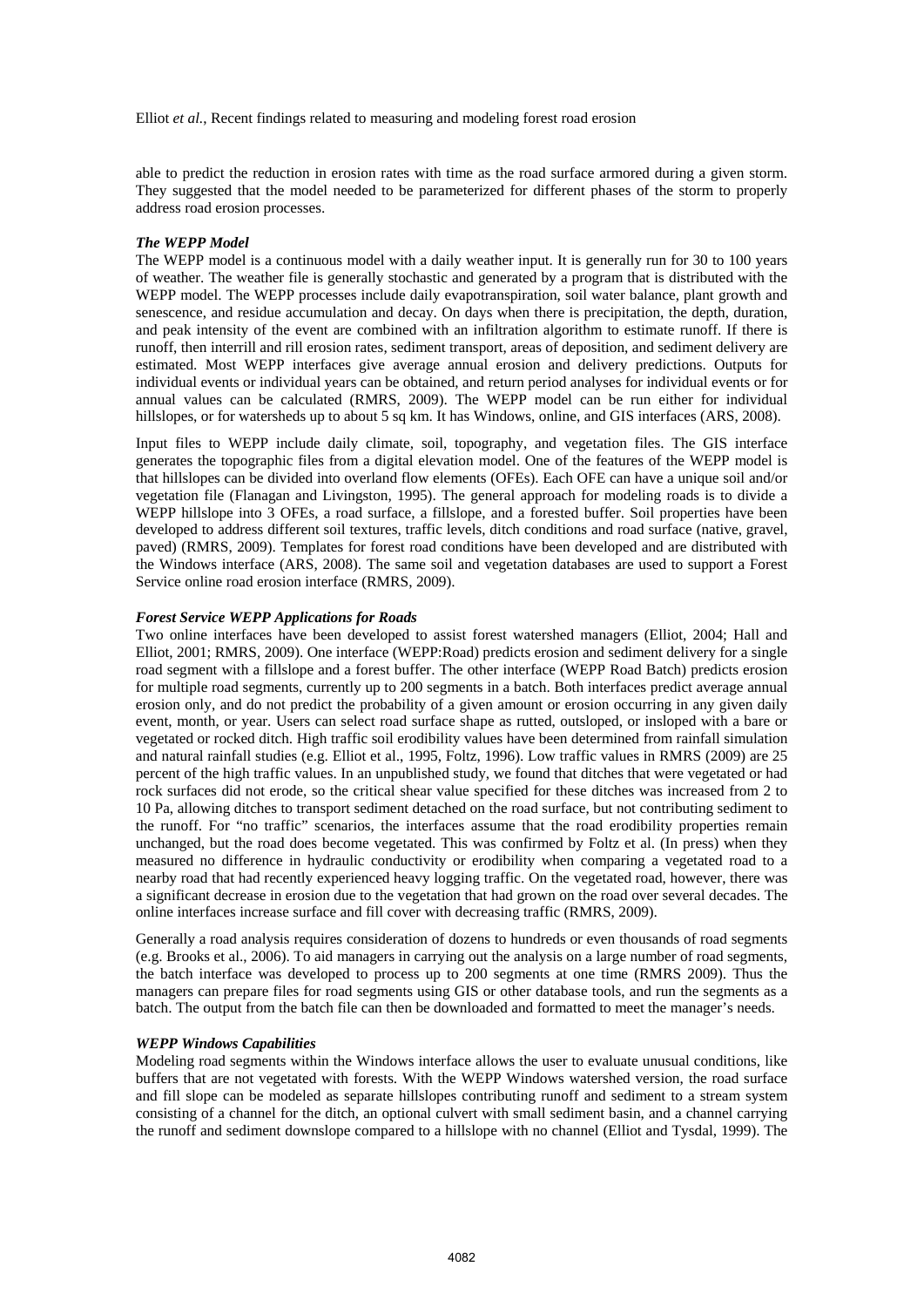watershed version will predict how often the sediment basin above the culvert should be cleaned out (Wu et al., 2000). When the watershed version is run, depending on topographic and climatic conditions, there can less deposition, or in some cases, increased erosion in the buffer area (Elliot and Tysdal, 1999). Another attribute of the Windows interface is that it can predict single storm, monthly annual or average annual erosion rates. The individual event predictions are used to predict a return period analysis of runoff and erosion estimates.

#### **4. AREAS NEEDING IMPROVEMENT**

From the above discussion of road erosion processes and current modeling capabilities, there are several areas of road modeling that need improvement. These improvements include: 1) Incorporation of the armoring processes observed by Foltz et al. (2008) and Zeigler (2001); 2) Incorporation of risk-based erosion prediction similar to the technology used in ERMiT (Robichaud et al. 2007); 3) Incorporation of mass wasting of cutslopes and fillslopes; 4) Improvement in the WEPP soil database to better account for highly erodible soils like those observed by Welsh (2008); and 5) Development of GIS technology to assist in the analysis of large road networks.

#### **REFERENCES**

- Brooks, E. S., J. Boll, W. J. Elliot and T. Dechert. 2006. Global positioning system/GIS-based approach for modeling erosion from large road networks. *Jour. of Hydrologic Engineering* 11(5):418-426.
- Dubé, K. and M. McCalmon. 2004. Technical documentation for SEDMODL, Version 2.0 road erosion/delivery model. Research Triangle Park, NC: National Council for Air and Stream Improvement, Inc. Available at http://www.ncasi.org/support/downloads.
- Elliot, W. J. 2004. WEPP Internet Interfaces for Forest Erosion Prediction. *Jour. of the American Water Res. Assoc*. 40(2):299-309.
- Elliot, W. J., and L. M. Tysdal. 1999. Understanding and reducing erosion from insloping roads. *Jour. of Forestry.* 97(8): 30-34.
- Elliot, W. J., R. B. Foltz, and C. H. Luce. 1995. Validation of the Water Erosion Prediction Project (WEPP) model for low-volume forest roads. *Procs. of the Sixth International Conf. on Low-Volume Roads*. Washington D.C.: Transportation Research Board. 178-186.
- Flanagan, D.C., and S.J. Livingston (eds). 1995. WEPP user summary. NSERL Report No. 11. W. Lafayette, IN: USDA Agricultural Research Service, National Soil Erosion Research Lab. 131 p.
- Foltz, R. B. 1996. Traffic and No-Traffic on an Aggregate Surfaced Road: Sediment Production Differences. Procs. of the FAO seminar on "Environmentally Sound Forest Road and Wood Transport" Sinaia, Romania, 17-22 June. Rome: FAO. 195-204.
- Foltz, R.B. 2003. Environmental impacts of forest roads: an overview of the state of the knowledge. In: Wide, M.I., and B. Baryd (eds.). Procs. of the Second Forest Engineering Conference, 12-15 May, Vaxjo, Sweden. Uppsala, Sweden: Skogforsk. 121-128.
- Foltz, R.B., and M. Truebe. 2002. Locally available aggregate and sediment production. Procs. 8<sup>th</sup> International Conference on Low-Volume Roads, Reno, NV.
- Foltz, R.B., H. Rhee and W.J. Elliot. 2008. Modeling changes in rill erodiblity and critical shear stress on native surface roads. *Hydrologic Processes* 22:4783-4788.
- Foltz, R.B., N. Copeland and W.J. Elliot. In Press. Reopening abandoned forest roads In Northern Idaho, USA: Quantification of runoff, sediment concentration, infiltration, and interrill erosion Parameters. *Journal of Environmental Management*.
- Grace, J. M., III, and W.J. Elliot. 2008. Determining soil erosion from roads in coastal plain of Alabama. In Environmental Connection 08, Procs. of Conf. 39, Orlando, FL. Steamboat Springs, CO: International Erosion Control Association.
- Hall, D. E., and W. J. Elliot. 2001. Interfacing Soil Erosion Models for the World Wide Web. Presented at MODSIM 2001, International Congress on Modeling and Simulation. Dec. 10-13, 2001, Canberra, Australia. 8 p.
- Luce, C. H., and T. A. Black. 2001. Effects of traffic and ditch maintenance on forest road sediment production. Proceedings of the Seventh Federal Interagency Sedimentation Conference, Reno, Nevada, 25-29 March. V: 67-74.
- Robichaud, P.R., W.J. Elliot, F.B. Pierson, D.E. Hall and C.A. Moffet (2007), Predicting postfire erosion and mitigation effectiveness with a web-based probabilistic erosion model *Catena* 71: 229–241.